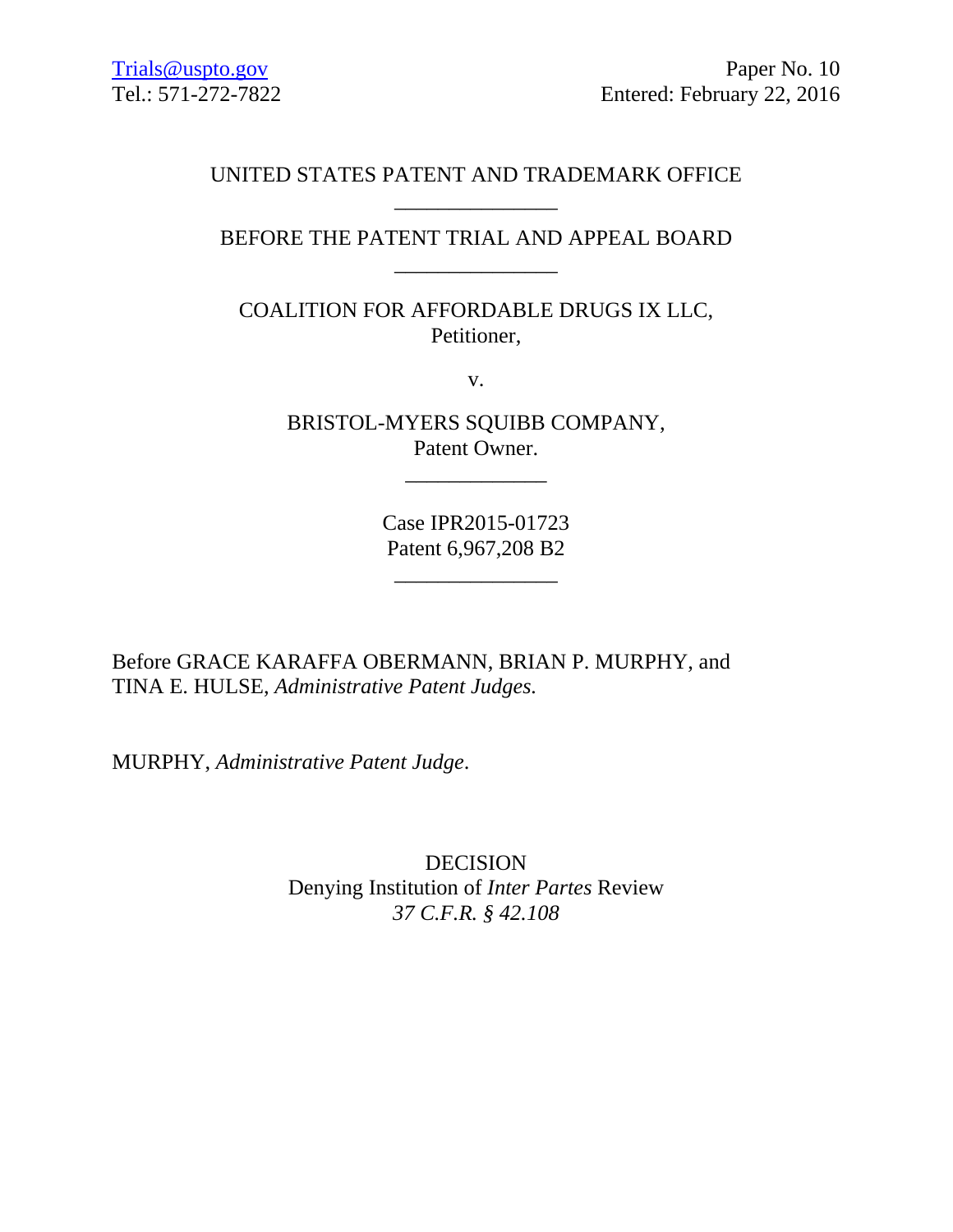### I. INTRODUCTION

Coalition For Affordable Drugs IX LLC ("Petitioner") filed a Petition requesting *inter partes* review of claims 1–13, 20–27, and 34–61 of U.S. Patent No. 6,967,208 B2 ("the '208 patent"). Paper 1 ("Pet."). Bristol-Myers Squibb Company ("Patent Owner") filed a Preliminary Response to the Petition. Paper 8 ("Prelim. Resp."). We have statutory authority under 35 U.S.C. § 314(a), which provides that an *inter partes* review may not be instituted "unless . . . there is a reasonable likelihood that the petitioner would prevail with respect to at least 1 of the claims challenged in the petition."

Petitioner challenges claims 1–13, 20–27, and 34–61 of the '208 patent as unpatentable for alleged anticipation under 35 U.S.C. § 102 and obviousness under 35 U.S.C. § 103. Pet. 15. Based on the information presented in the Petition and Preliminary Response, we are not persuaded there is a reasonable likelihood Petitioner would prevail with respect to at least one of the claims challenged in the Petition. Therefore, we decline to institute *inter partes* review.

#### *A. Related Proceedings*

The parties do not identify any related matters. Pet. 2–3; Paper 6, 1.

#### *B. The '208 Patent*

The '208 patent, titled "Lactam-Containing Compounds and Derivatives Thereof as Factor Xa Inhibitors," issued November 22, 2005 from an application filed September 17, 2002, which claims priority to provisional applications filed September 21, 2001 and August 9, 2002. Ex. 1001, (22), (45), (60). The '208 patent is directed to genus, sub-genus, and species claims for lactam-containing compounds, pharmaceutical compositions, and methods of treatment, particularly

2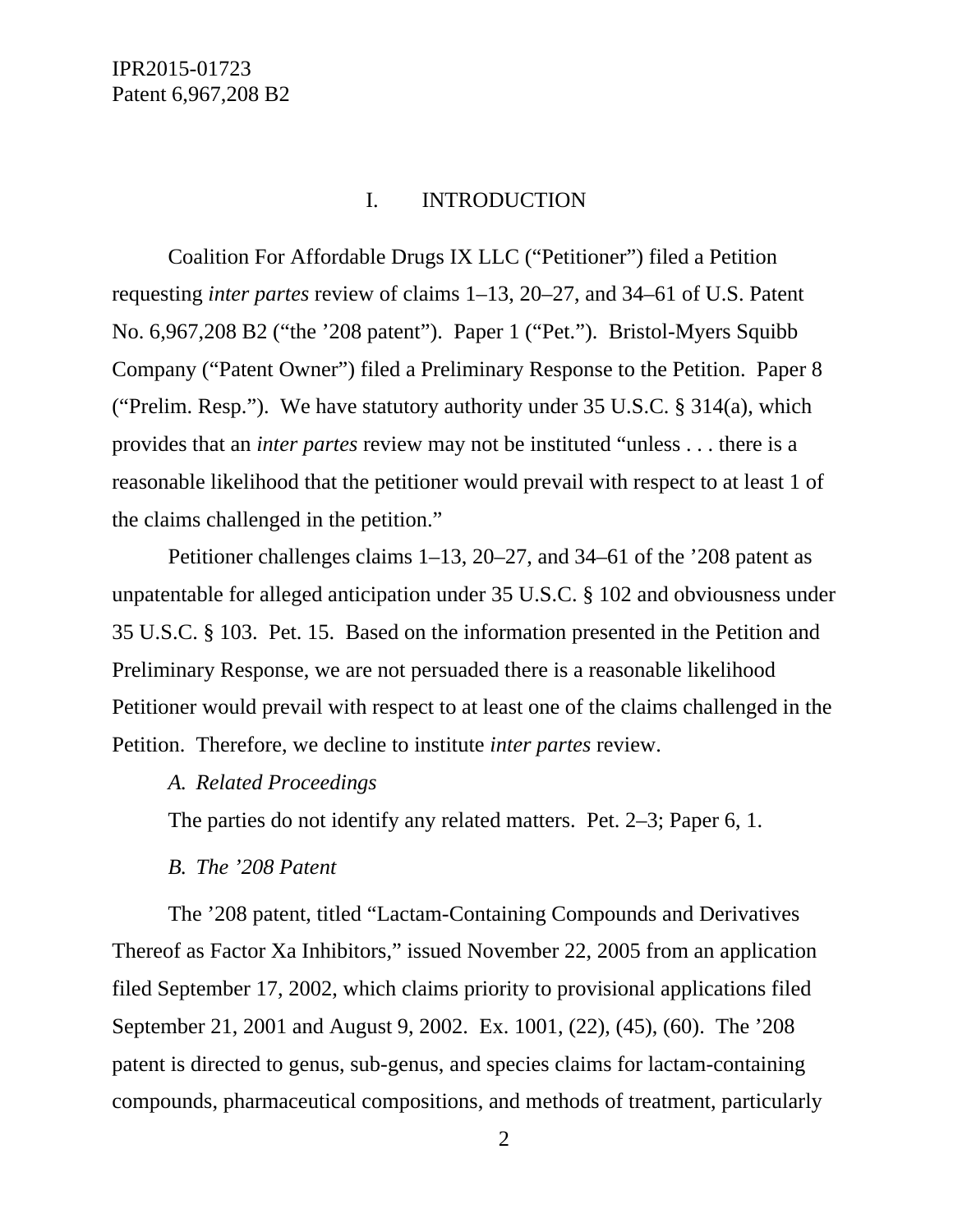including a compound called "apixaban." *Id.* at 5:53–67. Apixaban is the active ingredient in ELIQUIS®, a lactam-containing compound used as an anticoagulant (blood factor Xa inhibitor) to reduce the risk of blood clots that can cause strokes and heart attacks. Ex. 1001, 1:20–25, 174:21–25; Ex. 1009. A lactam is a cyclic amide ( $O=C-N-$ ) that includes a nitrogen in the ring structure. Prelim. Resp. 10 n.3; Ex. 1003, 79, 83–84.

 Claim 1 of the '208 patent is directed to lactam genera—that is, compounds (or pharmaceutically acceptable salts thereof) having the lactam-containing core structure below:



Prelim. Resp. 12. The portion of the structure identified within the box, above, is a lactam ring. *Id.* In claim 1 of the '208 patent (reproduced below), the lactam ring at issue is defined as "M4" substituent "B."

Claims 2 through 8 are claims to progressively smaller subgenera of claim 1. Claim 8 depends from claim 1 and is limited to 65 enumerated compounds (and their pharmaceutically acceptable salts). The ninth compound listed in claim 8 is apixaban. Claim 13 claims apixaban as a single species, dependent from claim 8. The chemical structure of apixaban is reproduced below.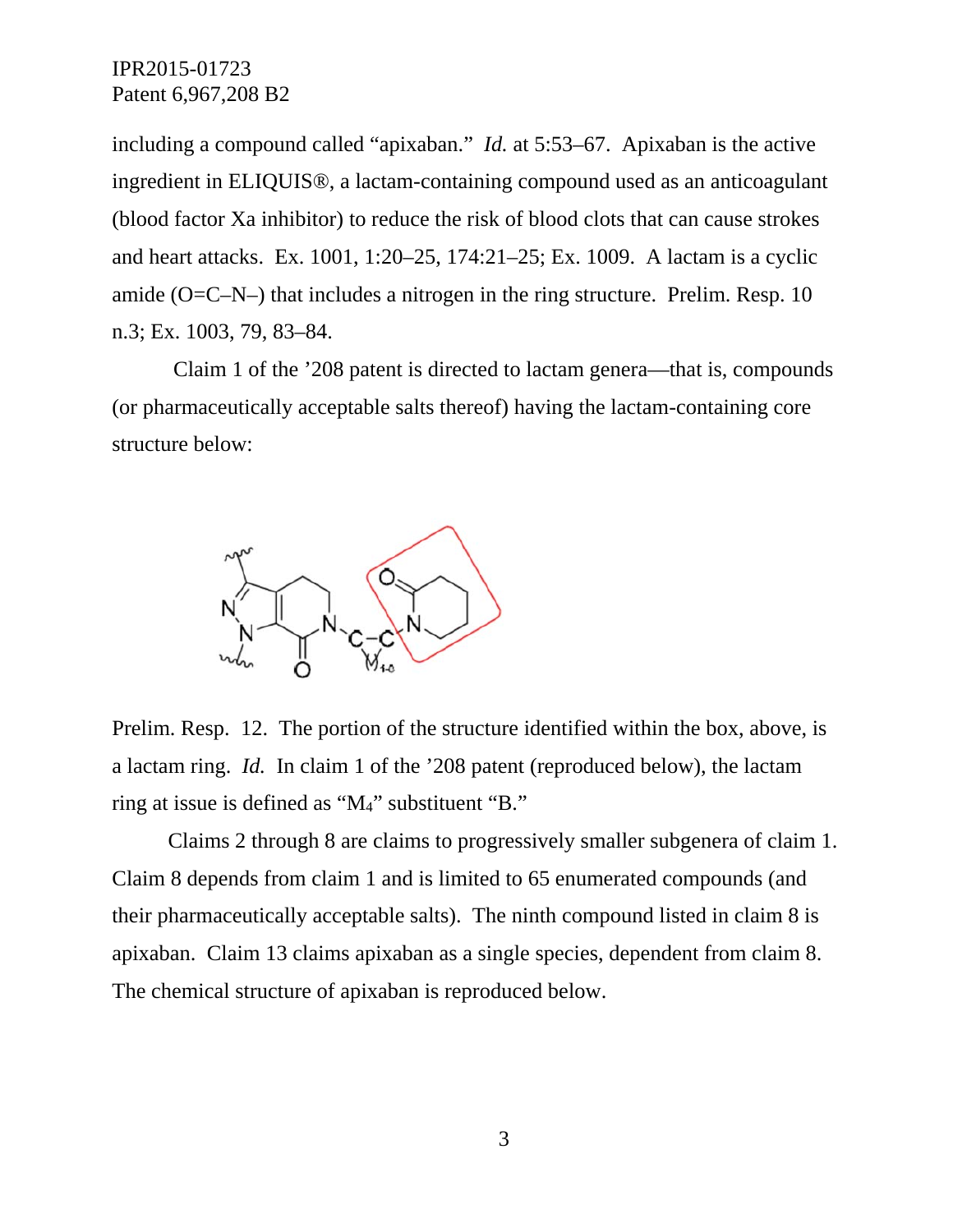

Pet. 14 (citing Ex. 1008 ¶¶ 51, 52); Prelim. Resp. 16 (noting the synthesis of apixaban is described in Example 18 of the '208 patent (Ex. 1001, 174:21– 175:51)).

## *C. The '208 Patent Claims*

Abbreviated forms of claims 1 and 8, and claim 13 of the '208 patent are illustrative and reproduced below (emphasis added): $<sup>1</sup>$ </sup>

1. A compound of Formula I:



l

or a stereoisomer or pharmaceutically acceptable salt thereof, wherein; ring M, including  $P_1$ ,  $P_2$ , M<sub>1</sub>, and M<sub>2</sub> is substituted with  $0-2$  R<sup>1a</sup> and is<sup>2</sup>

<sup>&</sup>lt;sup>1</sup> Claim 1 comprises over five columns of text in the '208 patent and includes numerous Markush group substitutions. The claims of the patent were corrected by a thirteen-page Certificate of Correction issued December 2, 2008, which can be located in Exhibit 1001 following column 276. The claims reproduced here incorporate the changes identified in the Certificate of Correction. *See* Ex. 1001, Certificate of Correction, 1–2 (claim 1), 7 (claim 8), 10 (claim 13).

<sup>&</sup>lt;sup>2</sup> We note ring M does not contain an  $R^{1a}$  substitution group. *See* Ex. 1001, Certificate of Correction, 1–2.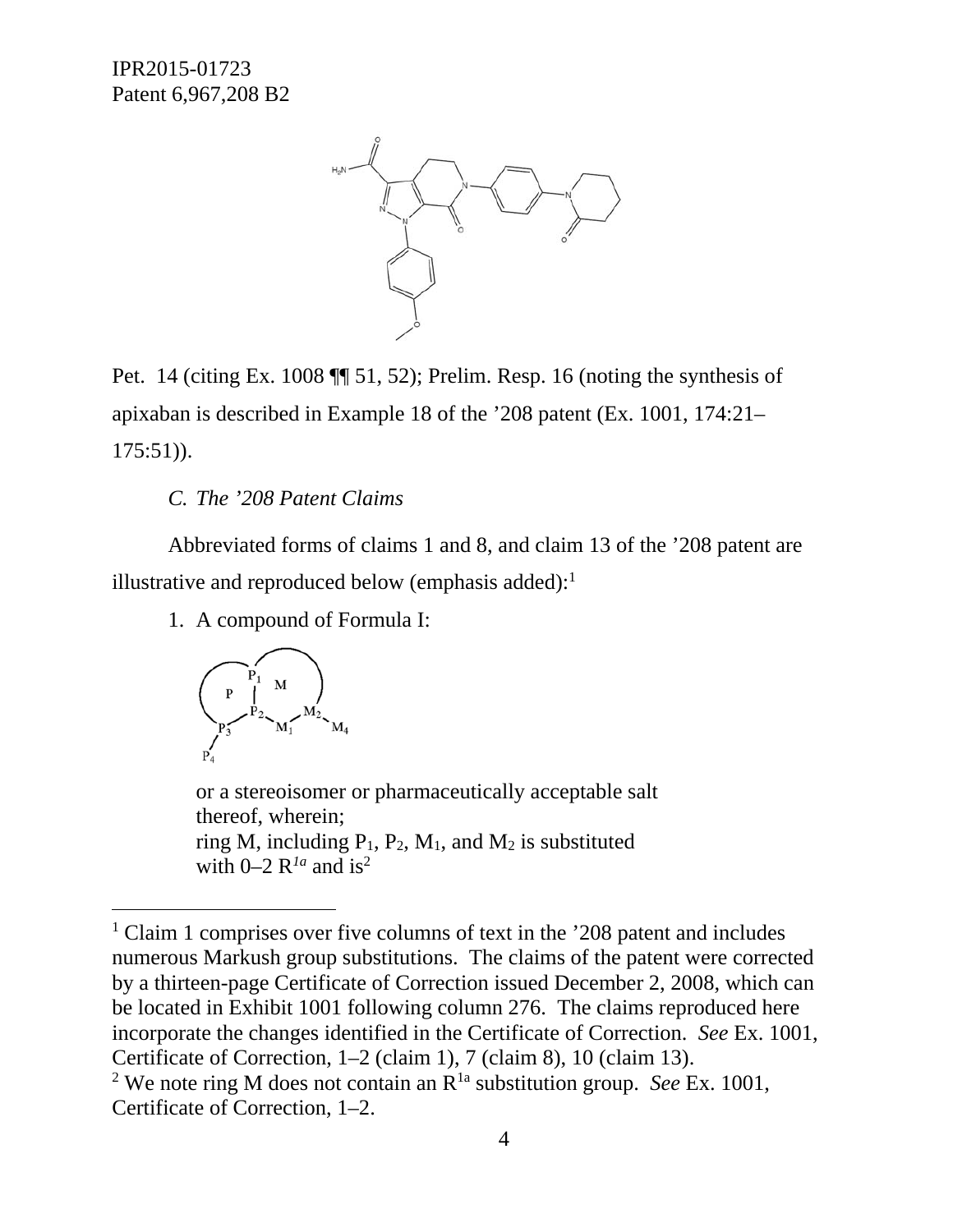

ring P, including  $P_1$ ,  $P_2$ , and  $P_3$ , is



 $C_{3-10}$  carbocycle substituted with  $0-2 R<sup>4</sup>$ ,

*B is* 



. . .

*Q1 is C=O;* 

*ring Q is a 6 membered monocyclic ring, wherein: 0 double bond is present within the ring* and the ring is substituted with  $0-2 R^{4a}$ ;

 $X$  is absent;  $\dots$ .

8. A compound according to claim 1, wherein the compound is selected from the group:

[first 8 compounds] . . .

1-(4-methoxypheny1)-7-oxo-6-[4-(2-oxo-l-piperidinyl)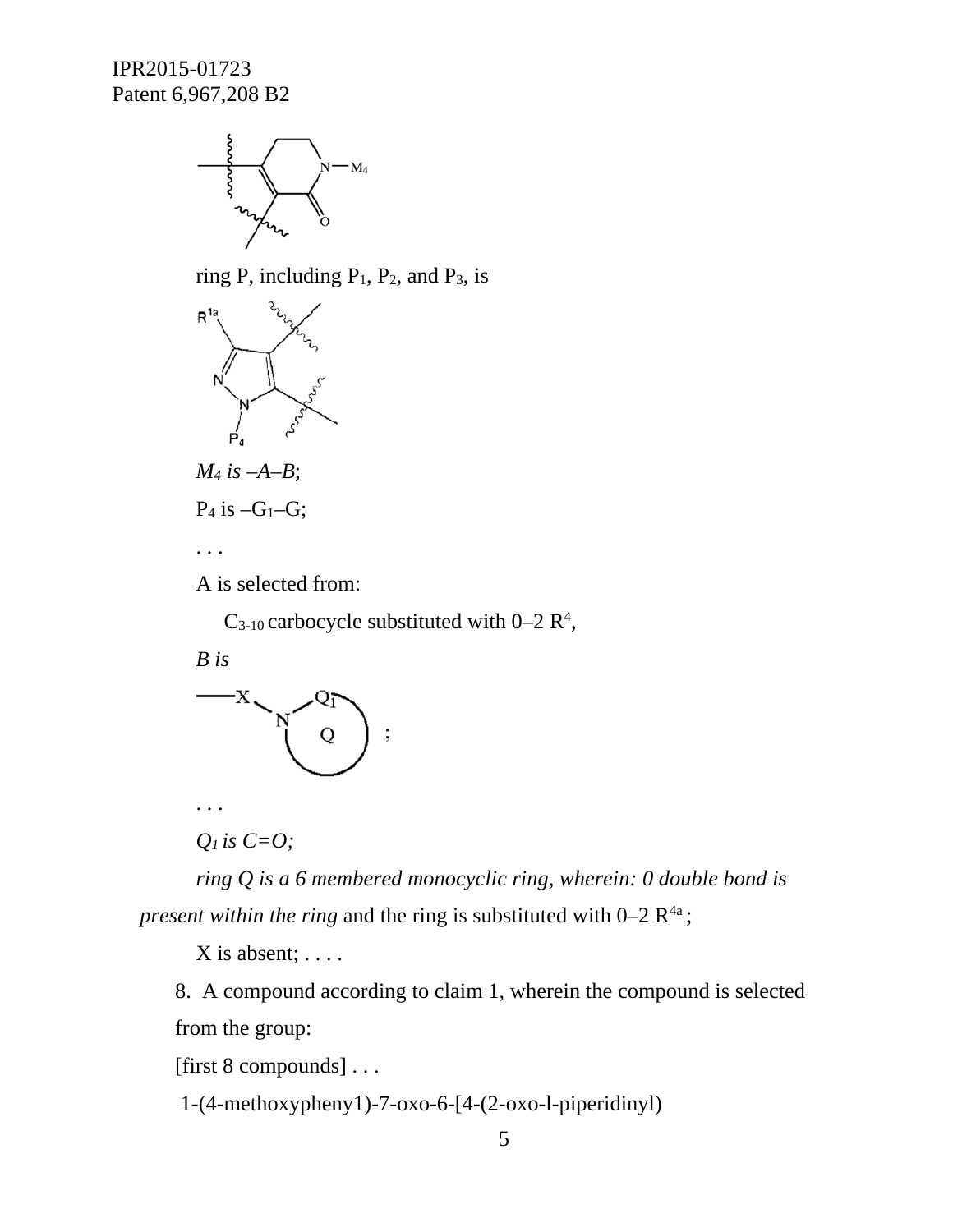phenyl]-4,5,6,7-tetrahydro-1H-pyrazo1o-[3,4-c] pyridine-3-carboxamide; . . .; or a pharmaceutically acceptable salt form thereof.

13. A compound according to claim 8, wherein the compound is:

1-(4-methoxyphenyl)-7-oxo-6-[4-(2-oxo-1-piperidinyl) phenyl]-4,5,6,7-tetrahydro-1H-pyrazolo-[3,4-c] pyridine-3-carboxamide or a pharmaceutically acceptable salt form thereof.

*D. Asserted Grounds of Unpatentability*

Petitioner asserts that claims 1–13, 20–27, and 34–61 of the '208 patent are unpatentable as i) anticipated by Fevig  $I^3$  or Fevig II<sup>4</sup> or ii) obvious over Fevig I or Fevig II. Pet. 15. Petitioner relies on the Declaration of Dr. George Burton in support of its arguments. Ex. 1008.<sup>5</sup> Patent Owner opposes. Prelim. Resp. 14–47.

#### II. ANALYSIS

*A. Claim Construction*

l

In an *inter partes* review, we construe claim terms of an unexpired patent according to their broadest reasonable interpretation in light of the patent specification. 37 C.F.R. § 42.100(b); *In re Cuozzo Speed Techs., LLC*, 793 F.3d

<sup>&</sup>lt;sup>3</sup> PCT Publication No. WO 00/39131 published July 6, 2000 on an application filed December 17, 1999 by Fevig et al. ("Fevig I"). Ex. 1003.

<sup>&</sup>lt;sup>4</sup> U.S. Patent No. 6,413,980 B1 issued July 2, 2002 on an application filed December 22, 1999 by Fevig et al. ("Fevig II). Ex. 1004.

 $<sup>5</sup>$  The Burton Declaration is unsworn and technically inadmissible. Prelim. Resp.</sup> 29 n.13 (citing Ex. 1008 at 70 (unsworn signature page); 37 C.F.R. §§ 41.2, 1.68); *see also* 37 C.F.R. §§ 42.53(a), 42.61(a) (uncompelled direct testimony "must be submitted in the form of an affidavit," otherwise it is not admissible).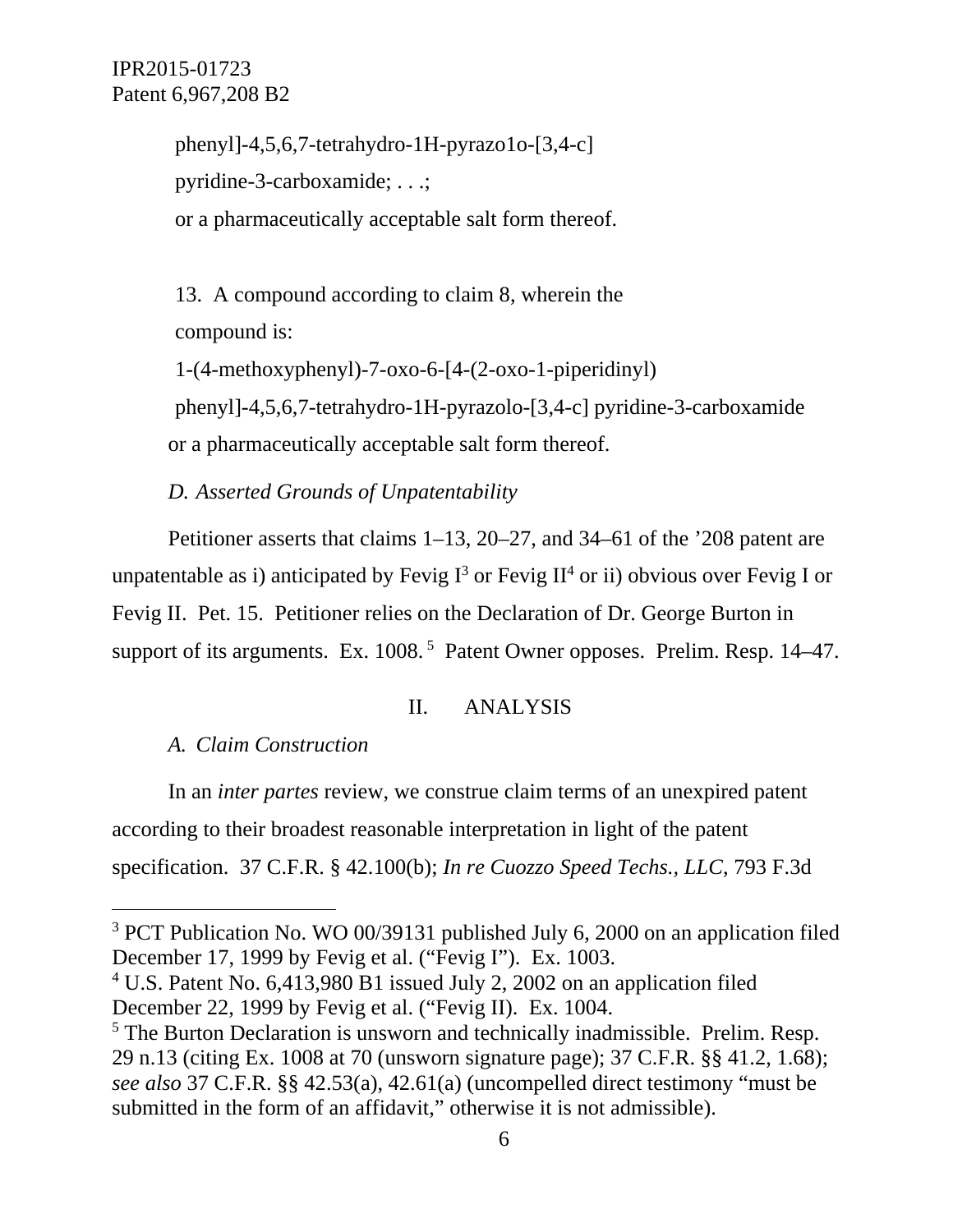-

1268, 1279–81 (Fed. Cir. 2015), *cert. granted sub nom. Cuozzo Speed Techs., LLC v. Lee*, 84 U.S.L.W. 3218 (U.S. Jan. 15, 2016) (No. 15-446). Under the broadest reasonable interpretation standard, we assign claim terms their ordinary and customary meaning, as understood by one of ordinary skill in the art, in the context of the entire patent disclosure. *In re Translogic Tech., Inc.*, 504 F.3d 1249, 1257 (Fed. Cir. 2007). Any special definition for a claim term must be set forth in the specification with reasonable clarity, deliberateness, and precision. *In re Paulsen*, 30 F.3d 1475, 1480 (Fed. Cir. 1994).

We determine that no claim terms require express construction for purposes of this Decision.

#### *B. Asserted Anticipation of 1–13, 20–27, and 34–61 over Fevig I or Fevig II*

Petitioner alleges that species claim 13 (apixaban) and genus/sub-genus claims 1–8 are anticipated by Fevig I and Fevig II because apixaban is "specifically disclosed in *Fevig I*." Pet. 21, 30, 43.<sup>6</sup> Petitioner reasons that "[d]emonstration of the presence of this single compound in any of claims 1-8 is sufficient to invalidate each of those claims since each is a Markush-style claim and anticipation of a single member anticipates the entire group." *Id.* at 21 (citing *In re Ruff*, 256 F.2d 590, 593 (C.C.P.A. 1958); *Atlas Powder Co. v. Ireco, Inc.*, 190 F.3d 1342, 1346 (Fed. Cir. 1999) ("In chemical compounds, a single prior art species within the patent's claimed genus reads on the generic claim and anticipates.")). Petitioner also argues, however, that a "broad prior art genus anticipat[es] specific compounds or render[s] later generic claims obvious." Pet. 21–22 (citing *In re Susi*, 440 F.2d 442 (C.C.P.A. 1971); *Merck v Biocraft Labs*.,

<sup>6</sup> Claims 9-12, 20-27 and 34–61 are addressed derivatively in claim charts. Pet. 51–54.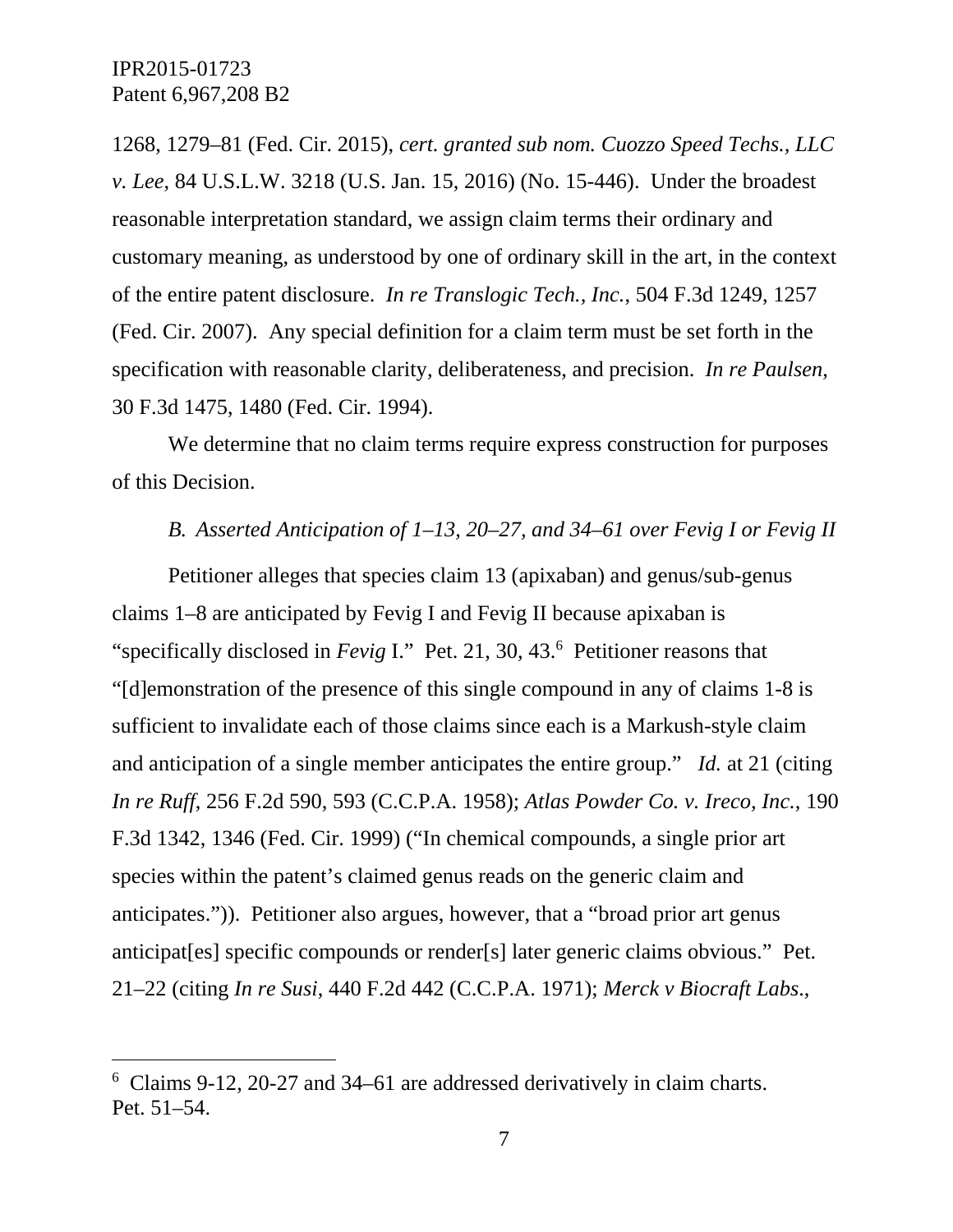874 F2d 1843, 1846 (Fed. Cir. 1989)).

Patent Owner opposes, arguing that Petitioner incorrectly asserts that apixaban and the challenged lactam genera claims are specifically disclosed in Fevig I and Fevig II. Prelim. Resp. 3. Patent Owner asserts:

> [T]here can be no dispute that neither Fevig reference specifically identifies apixaban, the lactam ring, or the compounds making up the lactam genera. At best, such compounds can be derived from the Fevig references only by selecting particular substituent groups from among numerous alternative choices at a number of different locations on the generic chemical structure identified by Petitioner (i.e., structure 4, or the "Fevig genus"). To get from the compounds in the Fevig genus to apixaban, one must piece together the lactam ring, which is not specifically disclosed in the Fevig references. Indeed, as Petitioner acknowledges, the genera disclosed in the Fevig references encompass an "enormous number of compounds." [Pet.] at 16.

*Id.* Patent Owner also argues that, as a matter of well-established law, disclosure of a prior art genus "'is not necessarily a disclosure of every species that is a member of that genus,'" rather a genus only anticipates a specific compound if a person of ordinary skill would "'at once envisage'" the specific compound or class of compounds, for example, by "following 'a pattern of preferences' disclosed in the art." *Id.* at 3–5 (citations omitted).

#### *1. Fevig I and Fevig II*

 Petitioner provides a brief overview of Fevig I and Fevig II in the Petition. Pet. 16–19. Petitioner represents that "the specification of Fevig II is identical to Fevig I," and Patent Owner does not dispute the point, so we will refer and cite to Fevig I. Pet. 38; Prelim. Resp. 18 n.9. A review of the dozens of compound genera in Fevig I indicates a disclosure of "an enormous number of compounds claimed to be Factor Xa inhibitors." Pet. 16 (citing Ex. 1003 *passim*; Ex. 1008 ¶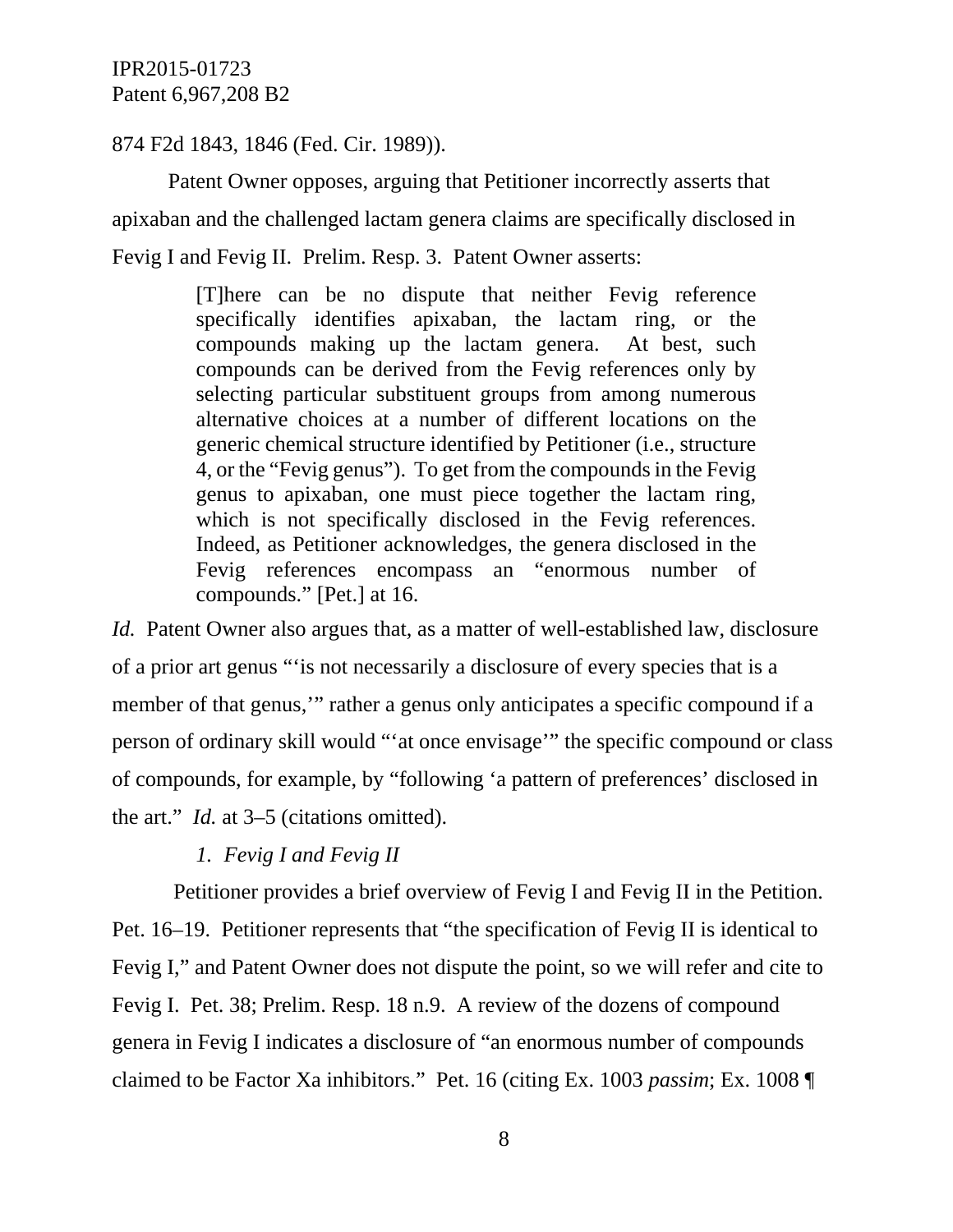55). Each structural genus alone bears numerous Markush group substitutions. *Id.* Fevig I was disclosed in the background section of the '208 patent and is a cited reference on the cover page of the '208 patent. Ex. 1001, 2:49–64. The '208 patent further states that "[c]ompounds specifically described in WO00/39131 [Fevig I] are not considered to be part of the present invention." *Id.* at 2:63–64.

One structural formula representing a genus of compounds, referred to by Petitioner as "Structure 4" and by Patent Owner as the "Fevig genus," is disclosed in the upper left corner of page 4 in Fevig I. Ex. 1003, 4; Ex. 1008 ¶¶ 66–67. Structure 4 of Fevig is reproduced below:



*Id.* Substituents A, B, G, and Z are, in turn, defined by innumerable Markush group substitutions. Ex. 1003, 9–15. Petitioner bases its arguments of anticipation and obviousness on the disclosure of Structure 4 in Fevig I.

#### *2. Analysis*

## *a. The law of genus-species disclosures for chemical compounds*

"It is well established that the disclosure of a genus in the prior art is not necessarily a disclosure of every species that is a member of that genus." *Atofina v. Great Lakes Chem. Corp.*, 441 F.3d 991, 999 (Fed. Cir. 2006). Rather, "whether a generic disclosure necessarily anticipates everything within the genus . . . depends on the factual aspects of the specific disclosure and the particular products at issue." *Sanofi-Synthelabo v. Apotex, Inc.*, 550 F.3d 1075, 1083 (Fed. Cir. 2008). Of "critical importance" in conducting this analysis is "how one of ordinary skill in the art would understand the relative size of a genus or species in a particular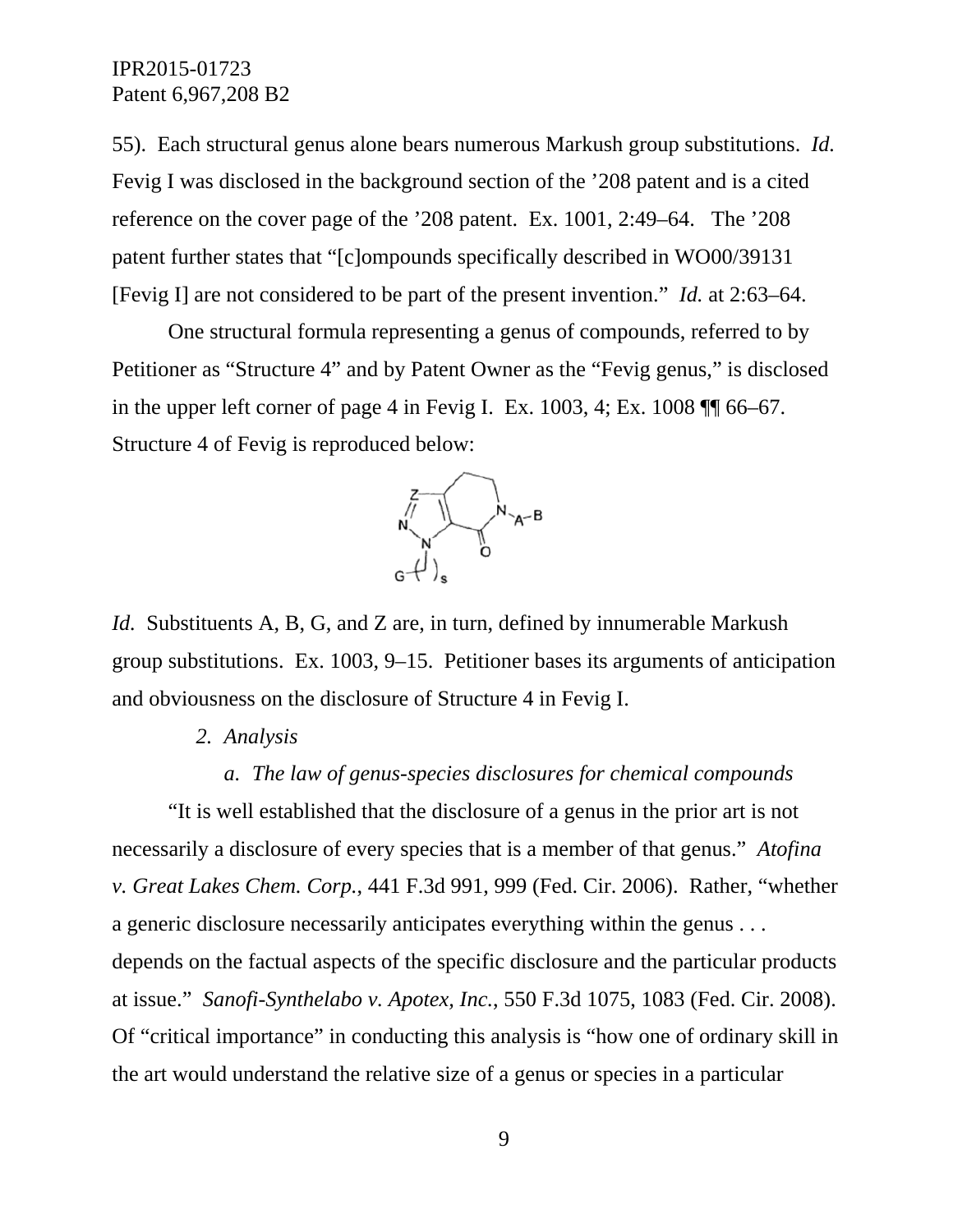technology." *OSRAM Sylvania, Inc. v. Am. Induction Techs., Inc.*, 701 F.3d 698, 706 (Fed. Cir. 2012). On the one hand, "when the class of compounds that falls within the genus is so limited that a person of ordinary skill in the art can '*at once envisage* each member of this limited class,'... a reference describing the genus anticipates every species within the genus." *In re Gleave*, 560 F.3d 1331, 1338 (Fed. Cir. 2009) (quoting *Eli Lilly & Co. v. Zenith Goldline Pharm., Inc.*, 471 F.3d 1369, 1376 (Fed. Cir. 2006)) (emphasis added). However, where "the number of compounds actually disclosed by [the asserted prior art] numbers in the millions (including all proposed alternative substituents)," the prior art genus cannot anticipate a later species claim. *Eli Lilly*, 471 F.3d at 1376. A person of ordinary skill in the art would understand to look at any expressed "pattern of preferences" in the prior art, such as preferred embodiments, in assessing the scope of the generic disclosure. *See, e.g.*, *Sanofi-Synthelabo*, 470 F.3d at 1377. Therefore, to anticipate a later-claimed species, a pattern of preferences or other related teaching or suggestion must lead to a genus small enough that a person of ordinary skill in the art would at once envisage the claimed species. *Sanofi-Synthelabo*, 550 F.3d at 1083; Prelim. Resp. 19–21.

## *b. Claims 8 and 13 – Petitioner has not shown that apixaban is specifically disclosed in Fevig I*

Petitioner's factual assertion that apixaban is "specifically disclosed in *Fevig*  I" is based solely on Dr. Burton's hindsight reconstruction of the apixaban structure from "the appropriately disclosed alternative for each variable of [Structure 4 that] results in" apixaban. Pet. 23; *see also id.* at 24–27, 29–33 (citing Ex. 1008 ¶¶ 66–75 and describing the "appropriate" Markush group selections). Neither the Petition nor Dr. Burton's Declaration, however, contains a citation to a disclosure of the apixaban species in Fevig I. Petitioner and Dr. Burton also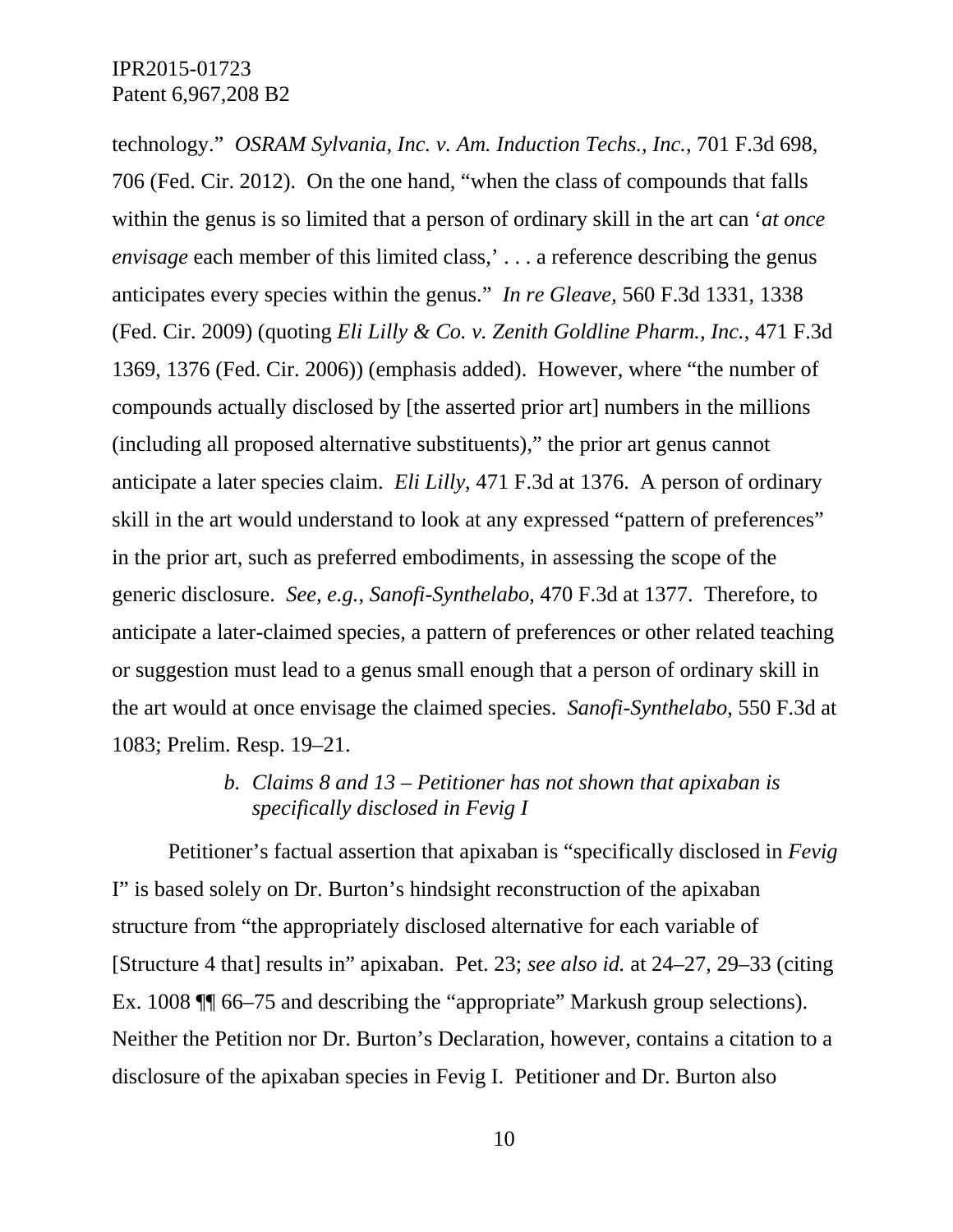$\overline{a}$ 

acknowledge that Structure 4 is a "general formula" (Pet. 23 (citing Ex. 1008 ¶ 66)), and they do not provide persuasive evidence that Fevig I discloses any preference or suggestion for selecting a lactam ring as substituent B in Structure 4 (*id.* at 26), much less for selecting the other required substituents necessary to derive the apixaban species (*id.* at 23–27). In short, a person of ordinary skill "would be required to make many specific selections without any guidance from the Fevig specifications pointing to the selection of the particular combination of variables required to arrive at apixaban."<sup>7</sup> Prelim. Resp. 19 n.10.

Dr. Burton derives a lactam ring for substituent B by making hindsightbased Markush group selections, including the selection of a carbonyl oxygen from a "long list of alternatives," without citing anything in Fevig I that discloses or teaches one of ordinary skill to make such selections. Ex. 1008 ¶ 74 (citing Ex. 1003, 12:27–28, 13:24). As Patent Owner notes, the preferred general compound structures identified in Fevig I do not indicate any preference for a lactam ring as substituent B, and Petitioner has not cited evidence to suggest such a preference. Prelim. Resp. 4; Ex. 1003, 12:24 $-13:29$ .<sup>8</sup> We agree with Patent Owner that Petitioner has not shown Fevig I discloses apixaban or the claimed lactam genera. Prelim. Resp. 3–4, 19 n.10, 22–24. Petitioner also has not provided evidence of a reason why a person of ordinary skill would at once envisage apixaban, or the

<sup>&</sup>lt;sup>7</sup> For purposes of this Decision, we accept Petitioner's definition of a person of ordinary skill in the art as someone with "either a Pharm. D. or a Ph.D. in organic chemistry, pharmacy, pharmacology, or a related discipline; or a Bachelor's or Master's degree in organic chemistry or a related field with at least four years of experience relating to compounds that are or may be Factor Xa inhibitors." Pet. 19–20 (citing Ex. 1008 ¶ 61).

<sup>&</sup>lt;sup>8</sup> A word search of "lactam" in Fevig I reveals discussion of lactams in various compounds corresponding to ring "M" recited in claim 1, but not corresponding to substituent B. Ex. 1003, 79–83.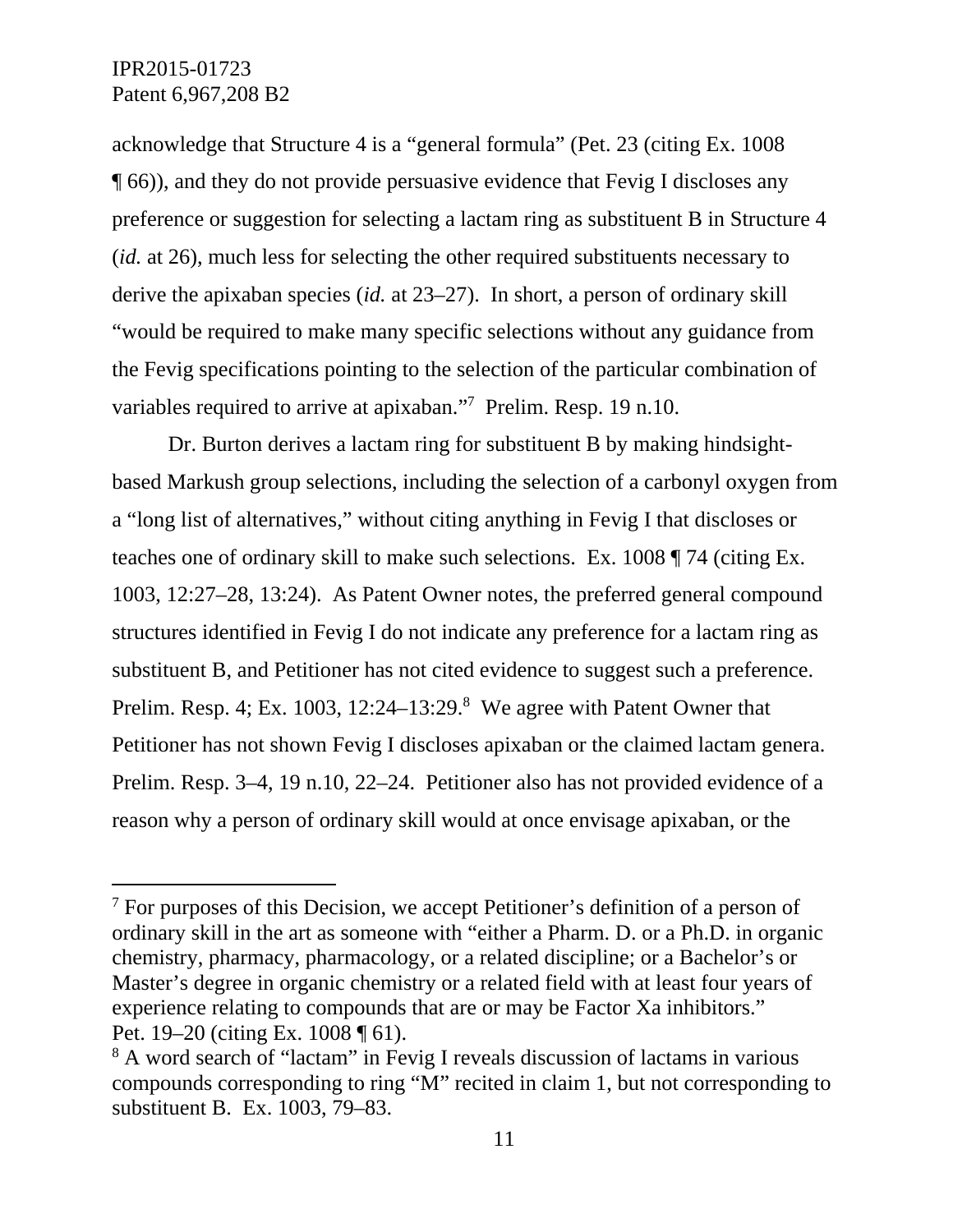lactam genera claimed in the '208 patent, from the disclosures in Fevig I. Therefore, we find that Petitioner has not established a reasonable likelihood that Fevig I anticipates claims 8 and 13.

# *c. Claim 1 – Petitioner has not shown the claimed genus is disclosed in Fevig I*

Regarding the huge genus of compounds recited in claim 1 of the '208 patent, Petitioner does little more beyond showing how a single species, apixaban, could be derived in hindsight from the general formula of Structure 4 in Fevig I. Pet. 28–33, 45–50 (claim chart), 59; Prelim. Resp. 45 n.17. For example, Petitioner does not attempt to show that Fevig I discloses, suggests, or indicates a preference for a lactam ring as substituent B in Structure 4, where " $Q_1$  is  $C=O$ " and "ring Q is a six membered monocyclic ring wherein 0 double bond is present within the ring," as recited in claim 1. *Compare* Ex. 1001, 238:33–35 *with* Pet. 50 (citing Ex. 1003, 12:24–28, 13:24). Petitioner's Markush group selections, made from the enormous number of compounds represented by each genus disclosed in Fevig I, are hindsight-based presumptions. Petitioner has not shown such selections to be rational selections that would have been made by one of ordinary skill in the art of medicinal chemistry based on the disclosures and teachings of Fevig I. Pet. 28–33, 45–50 (claim chart), 59. The Petition and Dr. Burton's Declaration, moreover, do not provide any meaningful technical analysis of the synthetic chemistry disclosed in Fevig I with respect to lactam-containing compounds, from which we might conclude that Dr. Burton's Markush group selections were based on something more than a hindsight reconstruction of apixaban as described and claimed in the '208 patent.

Therefore, Petitioner has not made a sufficient showing that Fevig I anticipates the genus recited in claim 1 of the '208 patent.

12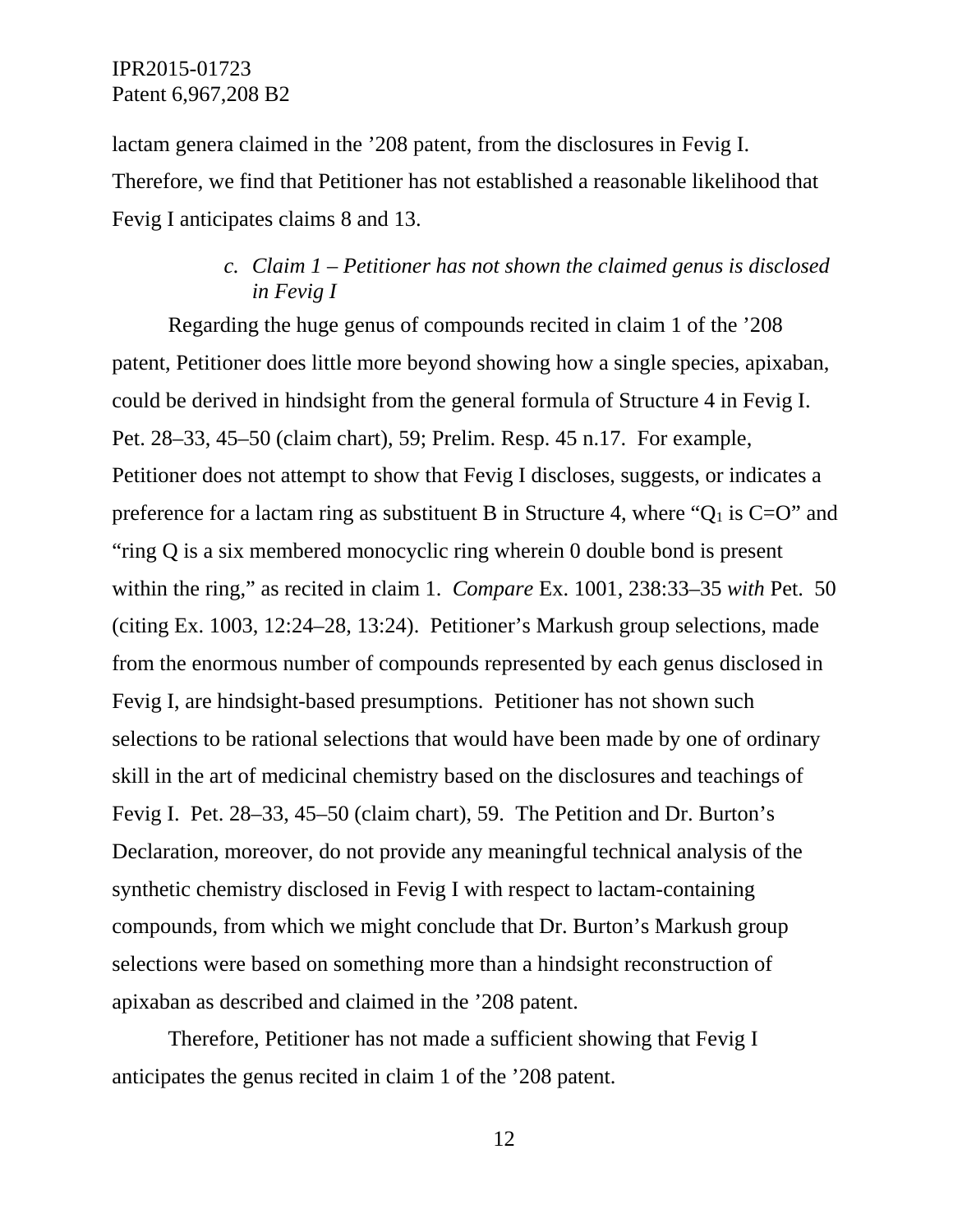#### *d. Petitioner's legal arguments*

As indicated previously, Petitioner argues that a "broad prior art genus anticipat[es] specific compounds." Pet. 21, 22. Petitioner's argument is contrary to the law of genus-species anticipation, set forth above in Section B.2.a.

The case of *Eli Lilly & Co. v. Zenith Goldline Pharmaceuticals, Inc.*, 471 F.3d 1369, 1376–77 (Fed. Cir. 2006) is particularly instructive in the present case. The prior art reference in *Eli Lilly* disclosed millions of potential compounds (including all Markush group alternative substituents) and listed several "preferred compounds and substituents, none of which resemble [the claimed compound]." *Id.* at 1376; *see also Sanofi-Synthelabo v. Apotex, Inc.*, 470 F.3d 1368, 1376–77 (Fed. Cir. 2006) (prior art disclosure of hydrochloride salt of racemic compound insufficient to anticipate later-claimed bisulfate salt of the compound's denantiomer, in the absence of a "pattern of preferences" that would further limit the prior art disclosure); *Impax Labs., Inc. v. Aventis Pharm. Inc.*, 468 F.3d 1366, 1383 (Fed. Cir. 2006) (disclosure of prior art genus (formula 1) included "hundreds of compounds" and was insufficient to anticipate later-claimed treatment method using single compound). *Eli Lilly* also distinguished *In re Petering*, 301 F.2d 676, 681–82 (C.C.P.A. 1962) and *In re Schaumann*, 572 F.2d 312, 315 (C.C.P.A. 1978), two seminal cases in the art of medicinal chemistry not cited or addressed by Petitioner. "[I]n contrast to this case, the prior art in *Petering* did more than make a broad generic disclosure. In *Petering*, the prior art disclosed a limited number of specific preferences from a specifically defined group of isoalloxazines . . . a limited class of only 'some 20 compounds.'" *Eli Lilly*, 471 F.3d at 1376. "[T]he prior art in both *Petering* and *Schaumann* expressly spelled out a definite and limited class of compounds that enabled a person of ordinary skill in the art to at once envisage each member of this limited class." *Id.* (citing *Petering*, 301 F.2d at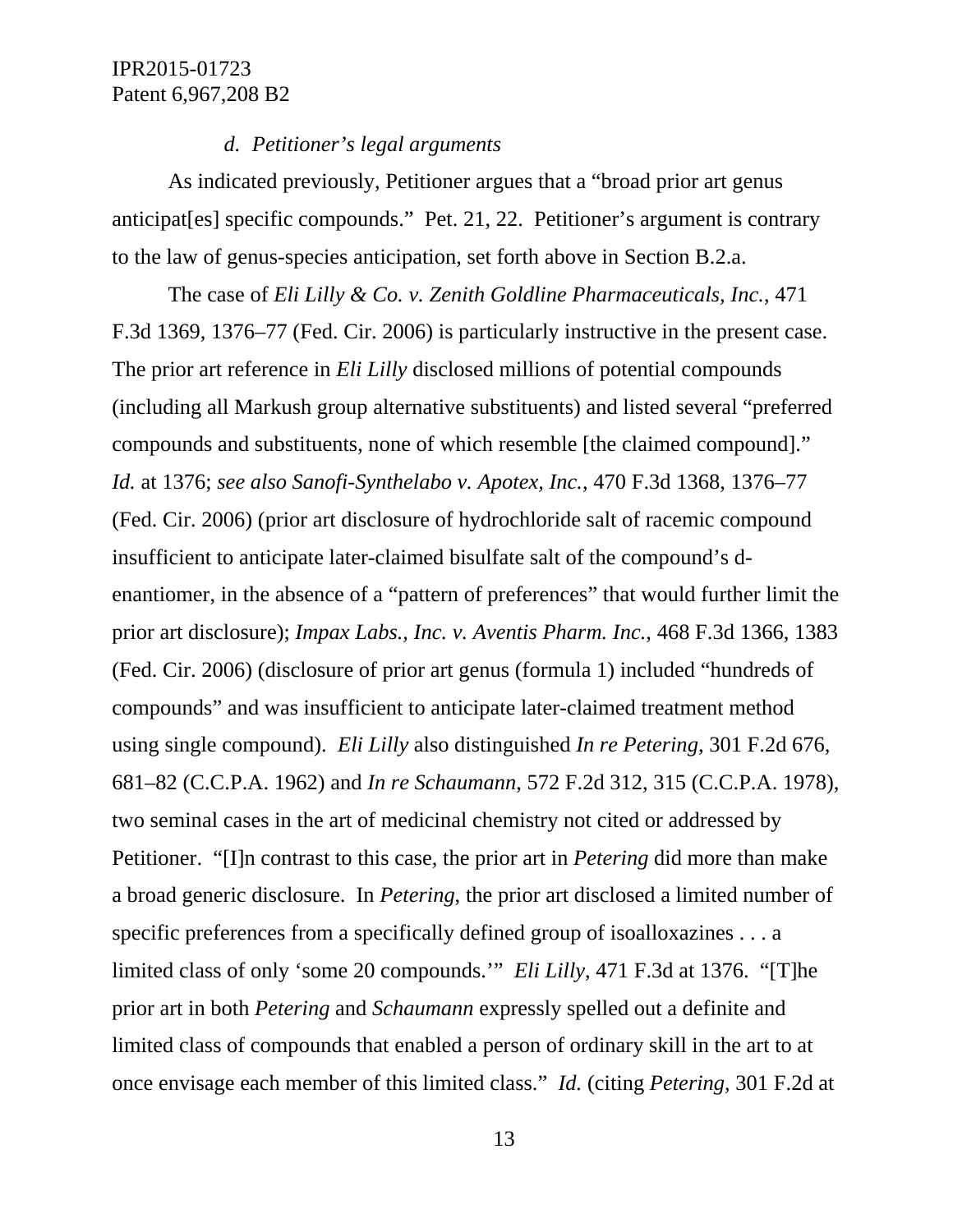#### 681–82; *Schaumann*, 572 F.2d at 315).

In contrast to *Petering* and *Schaumann*, Petitioner and Dr. Burton do not make a showing that Fevig I discloses a limited and defined group of compounds within the scope of the challenged patent claims, or that Fevig I indicates any preference for lactam rings as substituent B in Structure 4. The Petition and Dr. Burton's Declaration do not indicate a disclosure in Fevig I that would lead one of ordinary skill in the art to "at once envisage" the claimed lactam genera or the apixaban species. The Petition and Dr. Burton's Declaration do no more than show that "[a]t most, apixaban is encompassed by the enormous genera described in the Fevig references." Prelim. Resp. 19. For example, "they do not offer helpful analyses of the size or scope of the earlier-disclosed genera; and they do not offer any insights about whether a person of ordinary skill in the art would at once envisage apixaban or the other lactam-genera claims in the '208 patent from the Fevig genus." *Id.* at 23.

Petitioner also acknowledges that i) the Fevig I genus is "enormous" and "enormously complicated," ii) the selection of substituents in Fevig I is a "puzzle," and iii) one of ordinary skill would have to "piece together apixaban via a labyrinth of nested components with variations on variations." Prelim. Resp. 24 (citing Pet. 16, 17, 25, 60; Ex. 1008 ¶¶ 55–56). Petitioner's hindsight reconstruction of the apixaban structure is not supported by citations to particular teachings, preferences, suggestions, or other reasons derived from Fevig I and the level of skill in the art that otherwise would limit the enormous number of disclosed compounds or solve the self-described apixaban puzzle. Petitioner's evidence, therefore, is insufficient to satisfy the relevant legal standard for anticipation of genus and species claims directed to chemical compounds.

Petitioner relies on *Atlas Powder*, 190 F.3d at 1346 and *In re Ruff*, 256 F.2d

14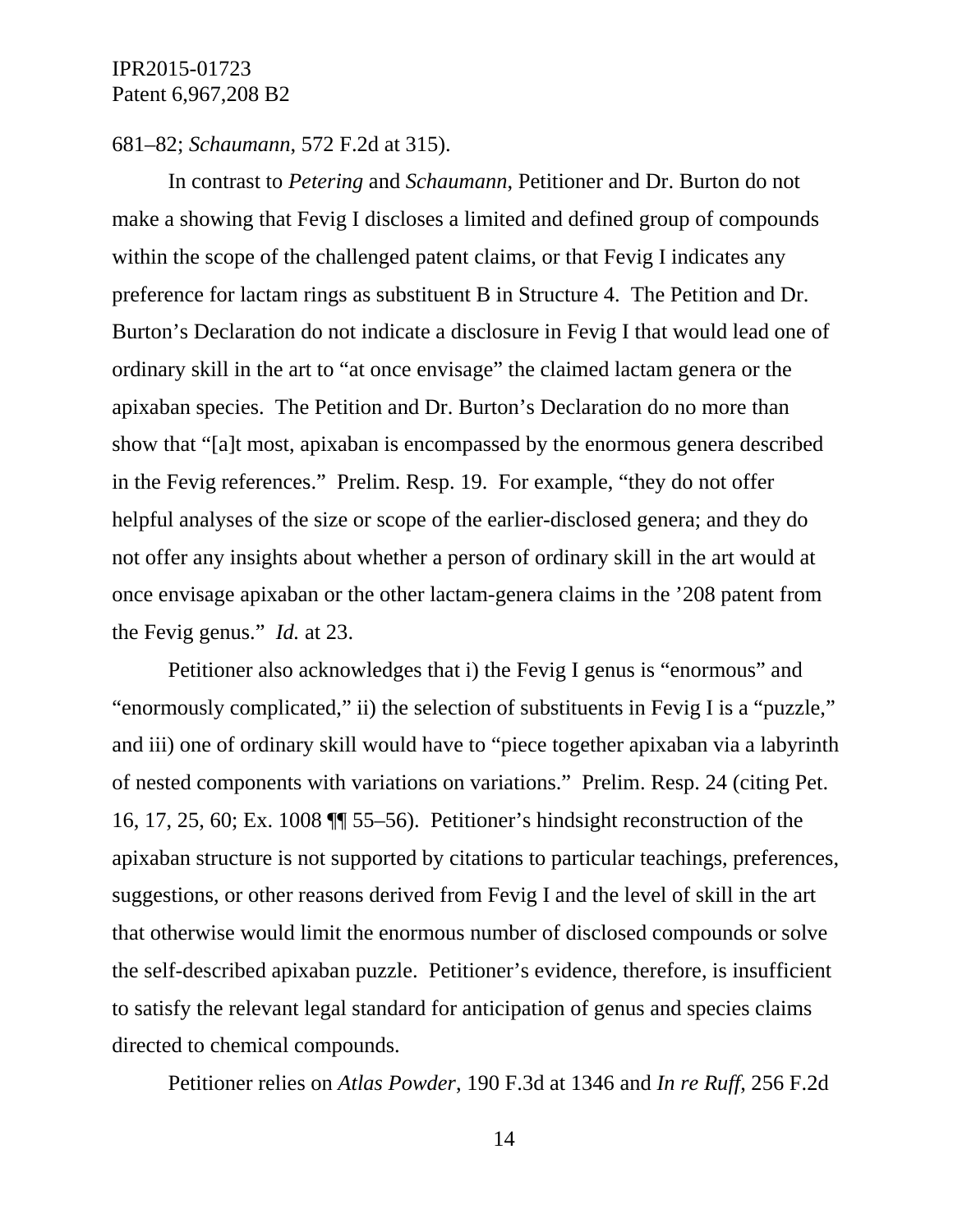$\overline{a}$ 

at 593 to support its position that "when one member of a Markush group is anticipated, the entire group is anticipated." Pet. 27, 44. Neither case is apposite to the present case.

In *Atlas Powder*, the patent claimed blasting compositions consisting of several components within recited ranges by weight percent. *Atlas Powder*, 190 F.3d at 1344. The prior art disclosed blasting compositions having the same components in ranges overlapping the claimed ranges, but there was an issue of whether a limitation regarding "sufficient aeration" was inherently disclosed by the prior art compositions. *Id.* at 1345. Inherency is not at issue here. Petitioner also misapplies the court's statement that "[i]n chemical compounds, a single prior art species within the patent's claimed genus reads on the generic claims and anticipates" (*id.* at 1346), because apixaban is not a disclosed prior art species in Fevig I or Fevig II. Pet. 27–28, 33–34, 44. Therefore, we are not persuaded that *Atlas Powder* supports Petitioner's anticipation argument.

The citation to *In re Ruff* is not explained by Petitioner, and we fail to see its relevance to the facts of the present case. *In re Ruff* stands for the proposition that a patent claim is invalid where the prior art teaches the functional equivalency between the claimed compound(s) and the prior art compounds. *In re Ruff*, 256 F.2d at 593–94. Petitioner has not made a showing of functional equivalency here. Therefore, we are not persuaded by Petitioner's citation to *In re Ruff* in support of its anticipation argument.

In conclusion, we determine Petitioner has failed to show a reasonable likelihood of prevailing on its assertion that the challenged claims in the '208 patent are anticipated by Fevig I or Fevig II.9

<sup>&</sup>lt;sup>9</sup> Claims 9–12, 20–27, and 34–61 of the '208 patent are composition and method of treatment claims that depend from claims 1–8 and 13. Petitioner does not argue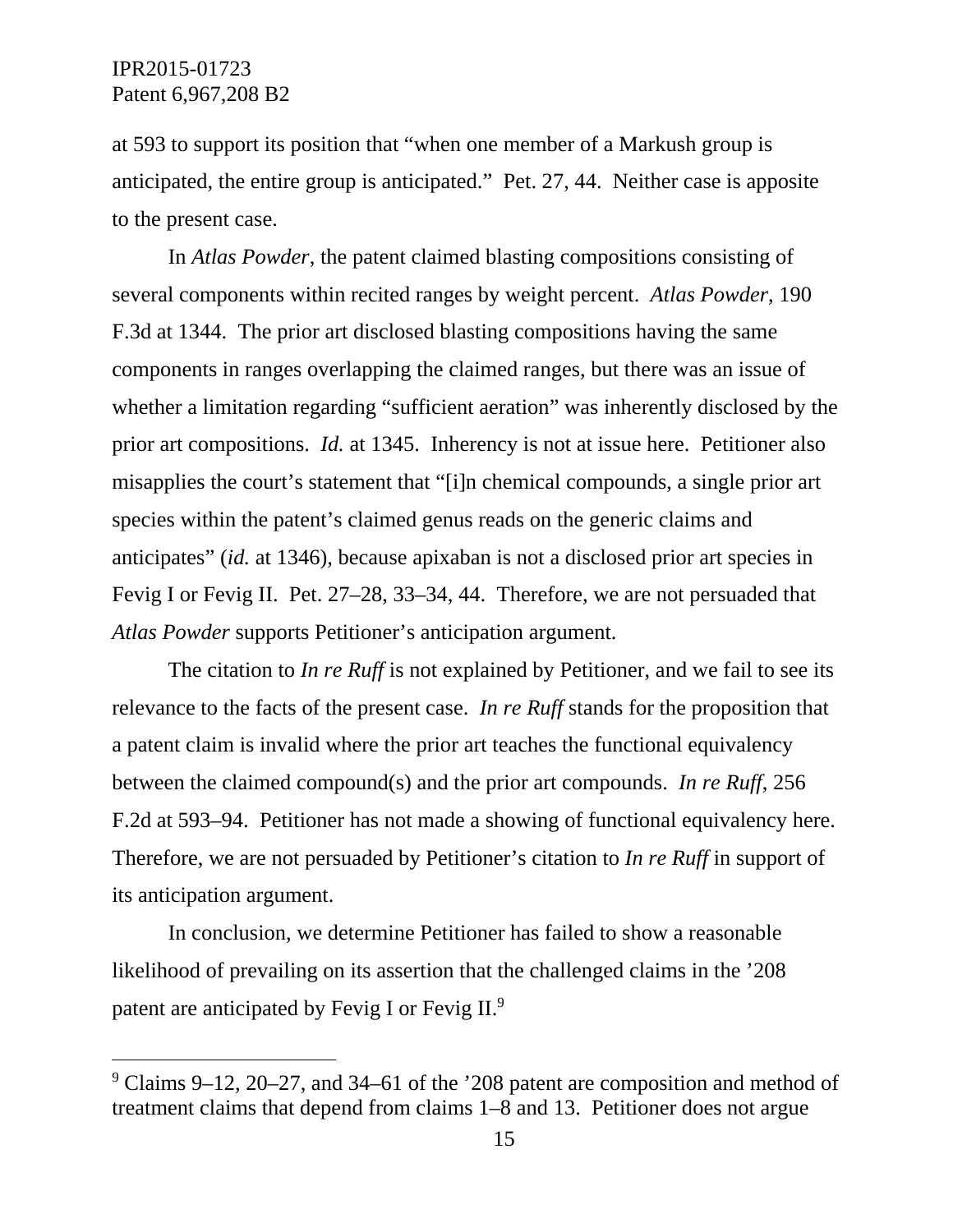-

*C. Asserted Obviousness of Claims 1–13, 20–27, and 34–61 over Fevig I or Fevig II*

Petitioner asserts that either Fevig I or Fevig II, "each in its own right," renders the challenged claims of the '208 patent obvious under 35 U.S.C. § 103. Pet. 54–58. Petitioner's argument, however, relies in part on the rejection of patent application claims in Fevig II over another prior art reference, the relevance of which is not sufficiently articulated by Petitioner, apart from Petitioner's discussion of *Merck v. Biocraft Labs.*, 874 F.2d 804, 807 (Fed. Cir. 1989). *Id.* at 56–57. More fundamentally, Petitioner's obviousness argument neither analyzes the facts of the present case in view of the *Graham* factors nor explains sufficiently why the challenged patent claims would have been obvious to one of ordinary skill in the art. *See Graham v. John Deere Co.*, 383 U.S. 1, 17-18 (1966); *KSR Int'l Co. v. Teleflex Inc.*, 550 U.S. 398, 417–420 (2007). Petitioner does not offer a proper obviousness analysis, relying instead on a perfunctory reference to its anticipation argument, and arguing that the facts of the present case are "directly analogous to the facts in *Merck*." Pet. 56–58.

The claims in *Merck* recited a pharmaceutical composition comprising a combination of two known active compounds, amiloride hydrochloride and hydrochlorothiazide, within a range of weight ratios. *Merck*, 874 F.2d at 805–06. The prior art taught a limited genus of 1200 effective drug combinations that included the claimed combination. *Id.* at 806–07. The claims were found to be obvious because the claimed composition was used for "the identical purpose taught by the prior art," and because the patent owner failed to prove any unexpected synergistic effect from the claimed combination of known active

claims  $9-12$ ,  $20-27$ , and  $34-61$  separately from claims  $1-8$  and  $13$ . Pet.  $38$ ,  $51-54$ . Therefore, Petitioner fails to show a reasonable likelihood of prevailing on its assertion of anticipation of those claims for the same reasons explained above.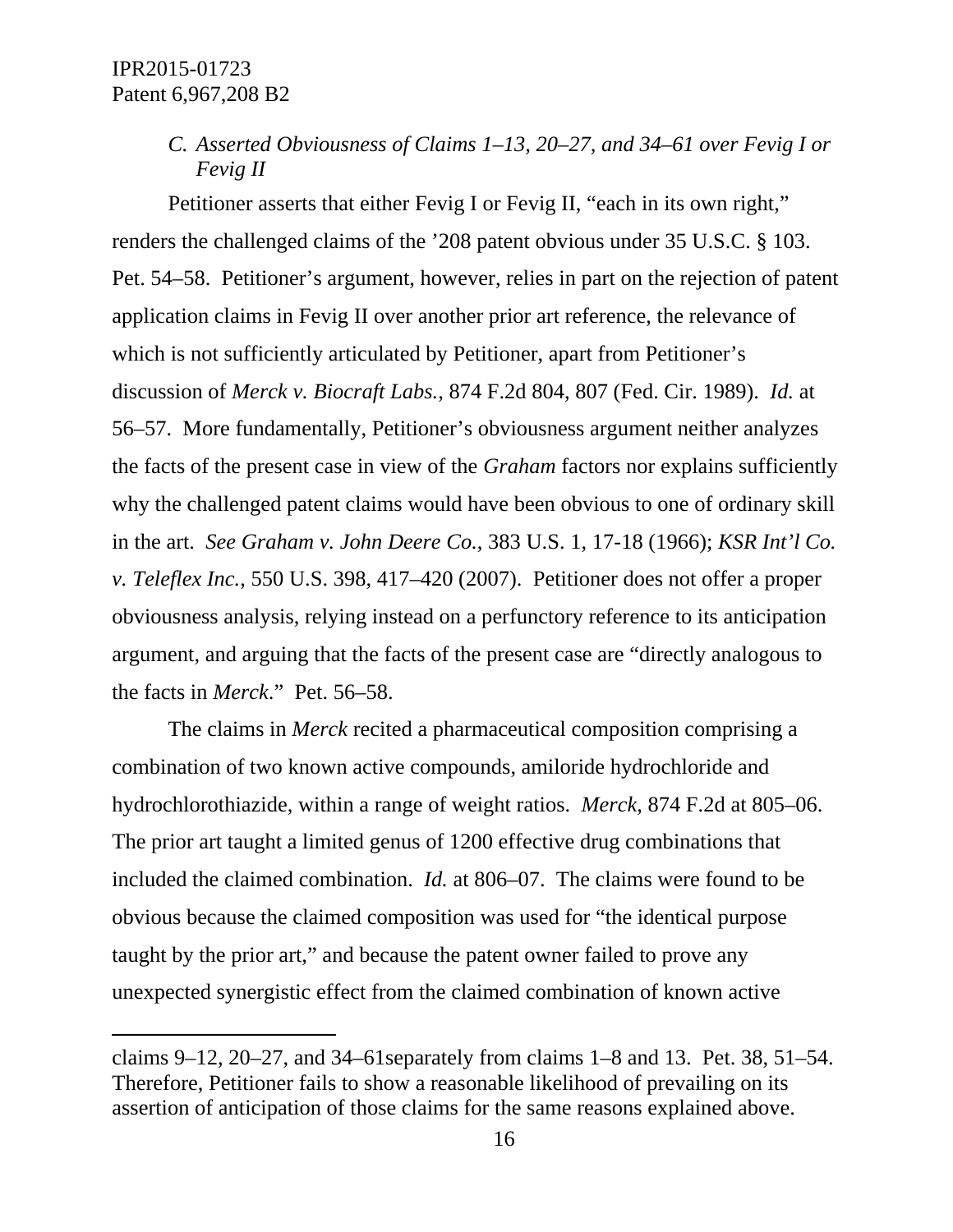$\overline{a}$ 

compounds. *Id.* at 807–08.

The facts of *Merck* bear little relevance to the facts of the present case. The claimed compounds in the '208 patent are not combinations of known species disclosed in the prior art, where evidence of synergistic effect of the claimed combination is often a determinative consideration. Furthermore, Petitioner's evidence does not establish that either Fevig I or Fevig II discloses apixaban or any of the claimed lactam genera. Rather, Petitioner's selection of the claimed species (apixaban) and lactam genera from the disclosed Fevig I and Fevig II genus is "dependent upon random variation of numerous parameters." *Merck v. Biocraft*, 874 F.2d at 807.

Petitioner's argument also is inconsistent with the substantial authority declining to apply *Merck v. Biocraft* in the way Petitioner suggests. The Federal Circuit has held that showing a prior art genus encompasses a later-claimed species is not sufficient, by itself, to render the later-claimed species obvious. *See, e.g.*, *In re Baird,* 16 F. 3d at 382 (claims to bisphenol A not obvious over prior disclosure of a genus of diphenols encompassing bisphenol A); *In re Jones*, 958 F.2d 347, 350 (Fed. Cir. 1992) ("We decline to extract from *Merck* the rule that the Solicitor appears to suggest—that regardless of how broad, a disclosure of a chemical genus renders obvious any species that happens to fall within it."). Prelim. Resp. 41–42. Consistent with *Baird* and *Jones*, Petitioner has not provided sufficient evidence that one of ordinary skill would have been motivated to make the necessary selections in the disclosed Fevig I and Fevig II genus (Structure 4) to achieve apixaban or the lactam genera recited in the challenged '208 patent claims.10

For the reasons given above, we are not persuaded by Petitioner that Fevig I

 $10$  In view of our Decision, we need not consider the parties' arguments regarding secondary considerations of nonobviousness or whether 35 U.S.C. § 103(c)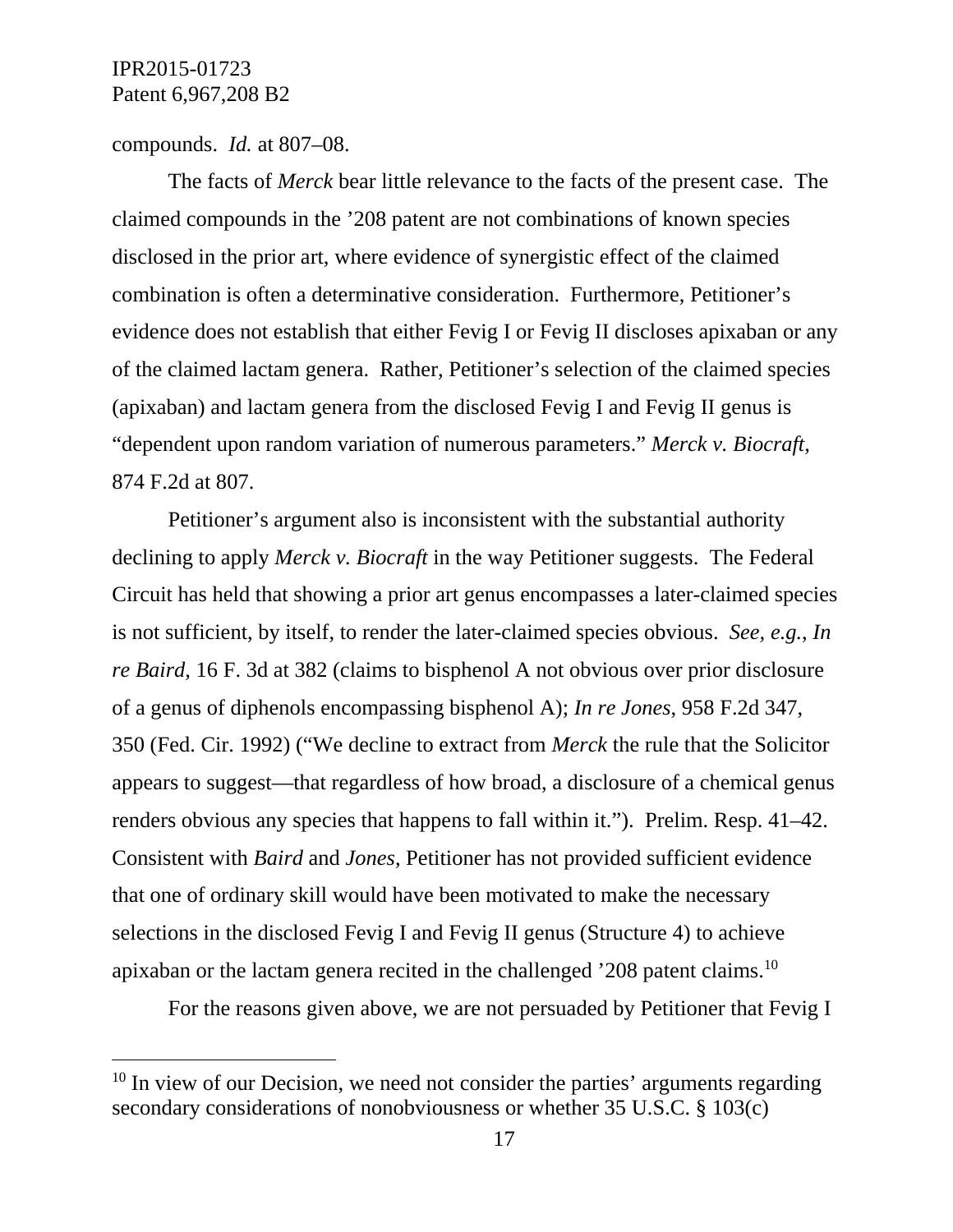or Fevig II discloses the genera, sub-genera, or species of compounds recited in claims 1–13, 20–27, and 34–61 of the '208 patent. We also are not persuaded that Petitioner has provided sufficient evidence to show a reasonable likelihood of prevailing on its assertion that at least one claim would have been obvious to one of ordinary skill in the art over Fevig I or Fevig II, at the time the '208 patent claims were filed.

#### III. CONCLUSION

Petitioner has failed to demonstrate a reasonable likelihood of prevailing with respect to at least one of the claims challenged in this Petition, based on the grounds asserted and information presented therein.

#### IV. ORDER

For the reasons given, it is

ORDERED that the Petition is denied.

FOR PETITIONER:

-

Thomas Wright twright@cunninghamswaim.com

Lekha Gopalakrishnan lgopalakrishnan@winstead.com

precludes consideration of Fevig II as a reference for purposes of Petitioner's obviousness challenge. Pet. 58–59; Prelim. Resp. 44–47.